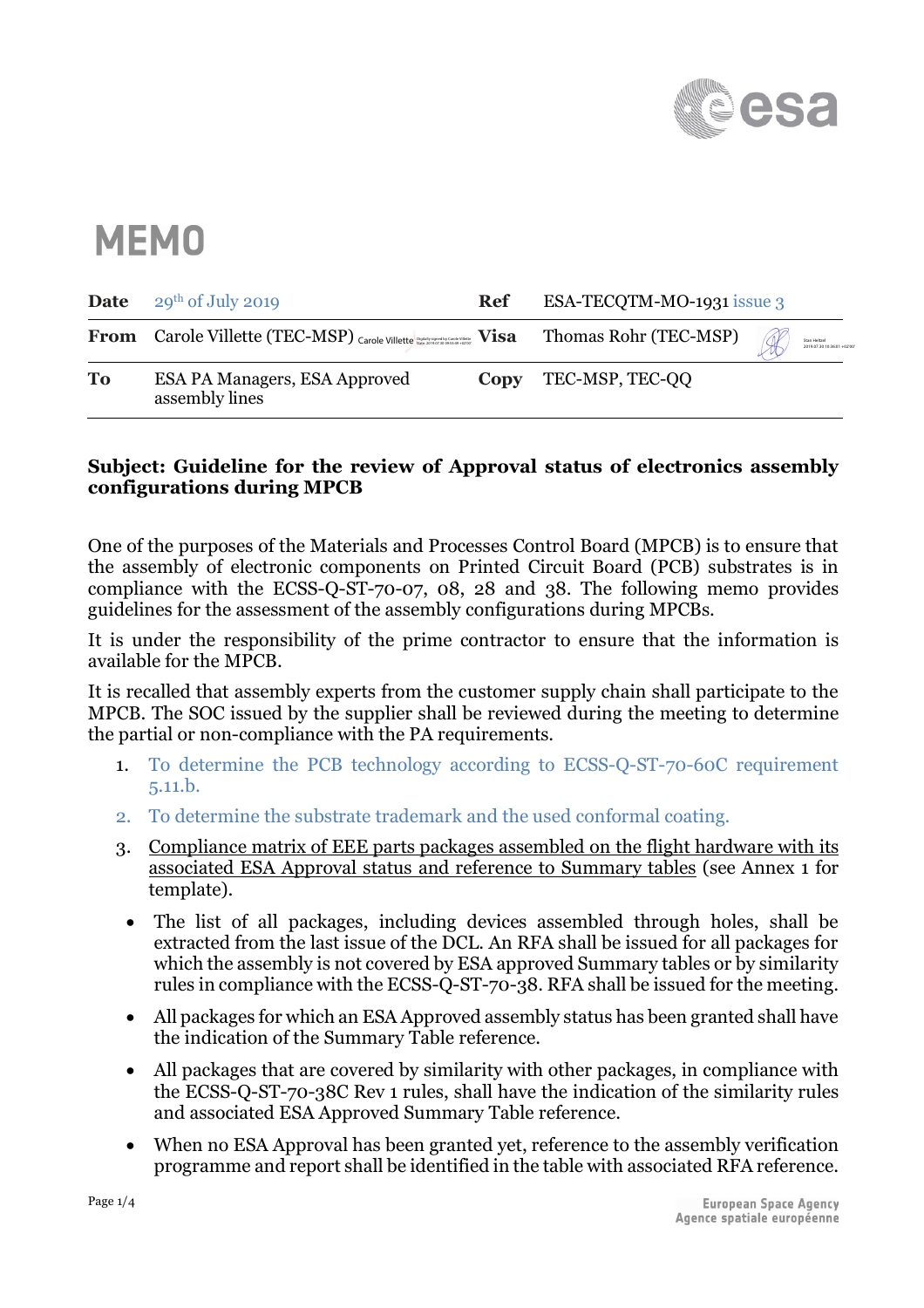

- When no assembly verification has yet been performed then an RFA shall be issued with associated verification programme to be reviewed.
- When verification by similarity is considered, then detailed justification shall be provided to ensure compliance with similarity rules. For FP the lead forming shall be identical as well as the pitch, lead section and materials. Special care shall be taken that the lead forming is exactly the same (in case lead forming setting is made using the stand off between the bottom of the component and the PCB then thickness of the device may have an impact). A thinner package cannot be used as justification by similarity for a thicker package.
- When sensitive devices (see ESA-TECQTM-MO-1143 latest issue) are assembled on the board, confirmation that 5 parts were assembled and microsectioned for verification purposes shall be provided. If not, the parts shall be added in a new verification programme and an RFA shall be issued.
- 4. Confirmation shall be provided, that the applicable PID issue is the one having been reviewed and approved by ESA. If this is not the case, then all changes shall be identified including also new issues of assembly procedures.
- 5. To confirm that the Audit has been performed in compliance with the ECSS-Q-ST-70-38C Rev 1. An Audit shall be performed every 4 years or for a change of process that request a delta verification.
- 6. Confirmation, based on project thermal analysis, that the temperature of the solder on the PCB during mission using design TRP as input is within  $-55/85$ °C in compliance with the ECSS-Q-ST-70-08 and 38. An RFA shall be issued in case the temperature is outside this temperature range. It is the responsibility of the prime to provide the TRP input to allow the supplier to make his calculation.
- 7. Confirmation based on project thermal analysis, that the number of thermal cycles made for the verification of the assembly is sufficient to cover the mission with a minimum margin of 2 when microsection is performed, margin of 3 when electrical monitoring of min 32 devices is performed, and margin of 6 for electrical monitoring with limited number of parts (e.g. Area array devices). The calculation shall be performed using the Norris Landzberg model  $(AF=[\Delta T_1/\Delta T_f]^{1.9}$  ( $f_f/f_i$ )<sup>1/3</sup> exp (  $1414\{(1/Tmax<sub>f</sub>)-(1/Tmax<sub>l</sub>)\}).$
- 8. Confirmation, based on project vibration requirements, that the vibration tests performed for the claimed assembly verification covers the application. An RFA shall be issued in case the vibration levels do not cover the application.
- 9. To confirm, when applicable, that parts incoming inspection is in compliance with the ECSS-Q-ST-60C rev 2.
- 10. To provide confirmation that none of the EEE parts are procured with pure tin. In case pure tin finish parts are procured, evidence of re-processing verification shall be provided with evidence that the parts have not been damaged in compliance with the ECSS-Q-ST-60-13. Microsections to demonstrate that all pure tin has been alloyed shall be provided.
- 11. To provide confirmation that PCB design is in compliance with the ECSS-Q-ST-70- 12 and compliant to PCB manufacturer PID. Otherwise to provide RFA.
- 12. To provide the certification status of the solder operators and inspectors.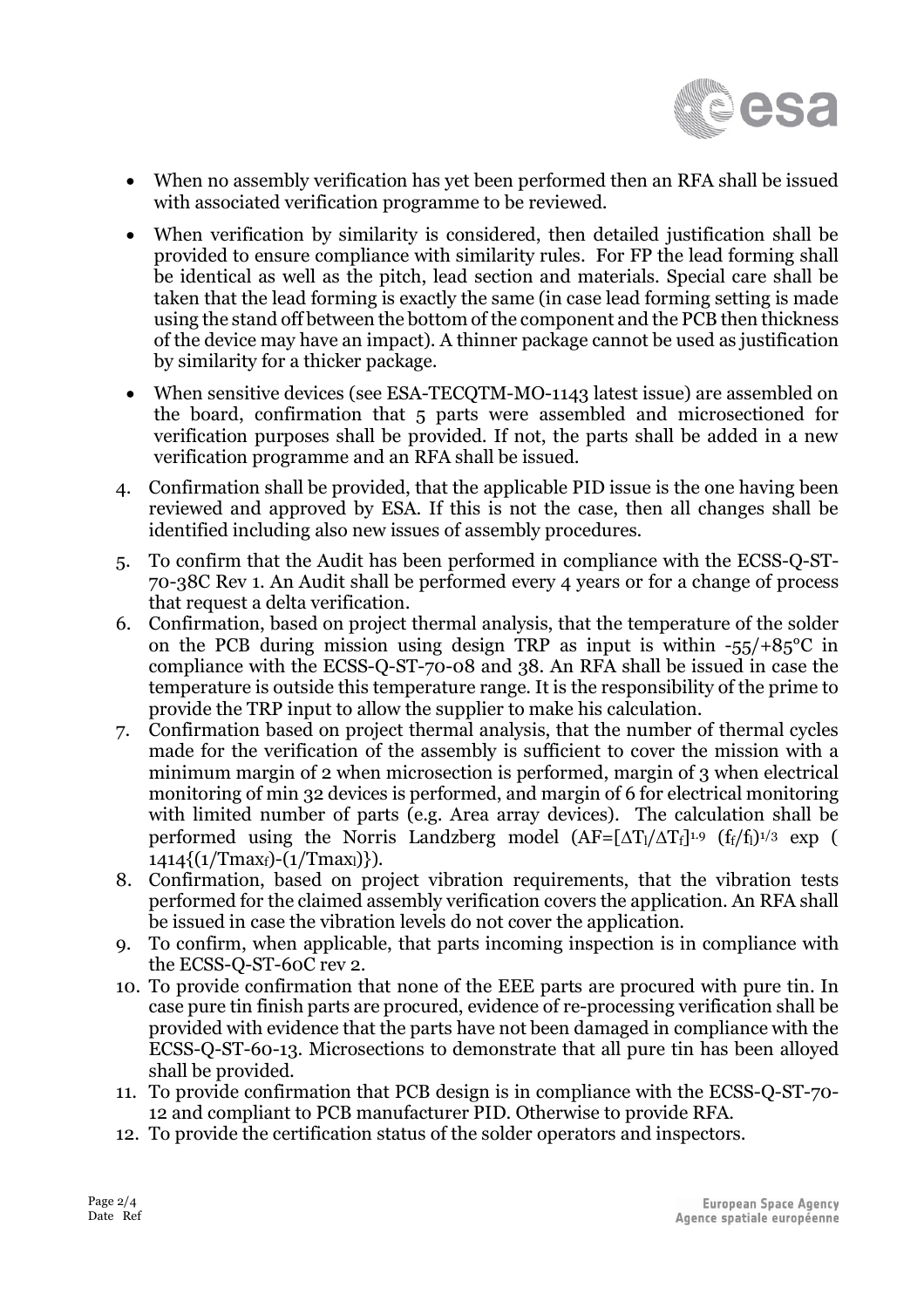

- 13. To confirm absence of contact between gold and aluminium also if surface treatments such as Alodine or alternative is present. Such contact concerns usually the attachment of the connectors on the aluminium case. In case of contact an RFD shall be issued.
- 14. To provide an overview of the schedule for QM and PFM or FM MRR dates.
- 15. To provide, when available, photos of representative assembled boards.
- 16. When MPCB concerns new rebuilt to provide the list of the assembly NCRs that were issued and associated preventive, corrective actions.
- 17. To identify any solderless assembly. An RFA shall be issued with proposed test plan in compliance with the ESA-TECMSP-MO-006249.
- 18. To identify the use of sculptured flex. Proposed test plan to demonstrate reliability of the assembly shall be provided in a RFA.
- 19. To identify presence of harness within the unit and the associated harness specification used.
- 20. To confirm that the bake out of the parts is in compliance with the MSL class (Moisture sensitive levels) identified in the J-STD-033. It is recommended by ESA to have all tantalum capacitors baked out prior assembly also when no recommendation are provided.
- 21. To confirm that PADS are generated for all in house manufactured magnetic parts (e.g. inductor, transformers,…).
- 22. To confirm that in case the PCB is not with tin lead finish or thick gold, a dedicated Assembly verification is proposed (See ESA-TECQTM-1892).

Annex 1: Example of expected information to be provided in the components/ Assembly Approval status compliance matrix

| Component<br>or package<br>family | Manufa<br>cturer | For leaded parts:<br>Pitch, thickness and<br>width of leads | Reflow assembly<br>method (when<br>applicable)                                                                               | Hand soldering                                                                                                               |  |
|-----------------------------------|------------------|-------------------------------------------------------------|------------------------------------------------------------------------------------------------------------------------------|------------------------------------------------------------------------------------------------------------------------------|--|
| Co805 T <sub>2</sub>              | Y                | <b>NA</b>                                                   | Reference to ESA<br>Approval or<br>verification report                                                                       | Reference to ESA<br>Approval or<br>Verification report                                                                       |  |
| C <sub>1825</sub> T <sub>2</sub>  | Y                | <b>NA</b>                                                   | By similarity with<br>Co805 T2 and C2225<br>T <sub>2</sub> from Y.<br>Reference to ESA<br>Approval or<br>verification report | By similarity with<br>Co805 T2 and C2225<br>T <sub>2</sub> from Y.<br>Reference to ESA<br>Approval or<br>verification report |  |
| C <sub>2225</sub> T <sub>2</sub>  | Y                | <b>NA</b>                                                   | Reference to ESA<br>Approval or<br>verification report                                                                       | <b>Reference to ESA</b><br>Approval or<br>verification report                                                                |  |
| C <sub>1210</sub> T <sub>1</sub>  | X                | <b>NA</b>                                                   | Reference to ESA<br>Reference to ESA<br>Approval or<br>Approval or<br>verification report<br>verification report             |                                                                                                                              |  |
| $CDFP4-F16$                       | Y                | 1.27mm pitch<br>0.10-0.18 mm thick                          | By similarity with<br>CDFP4-F20                                                                                              | By similarity with<br>CDFP4-F20                                                                                              |  |